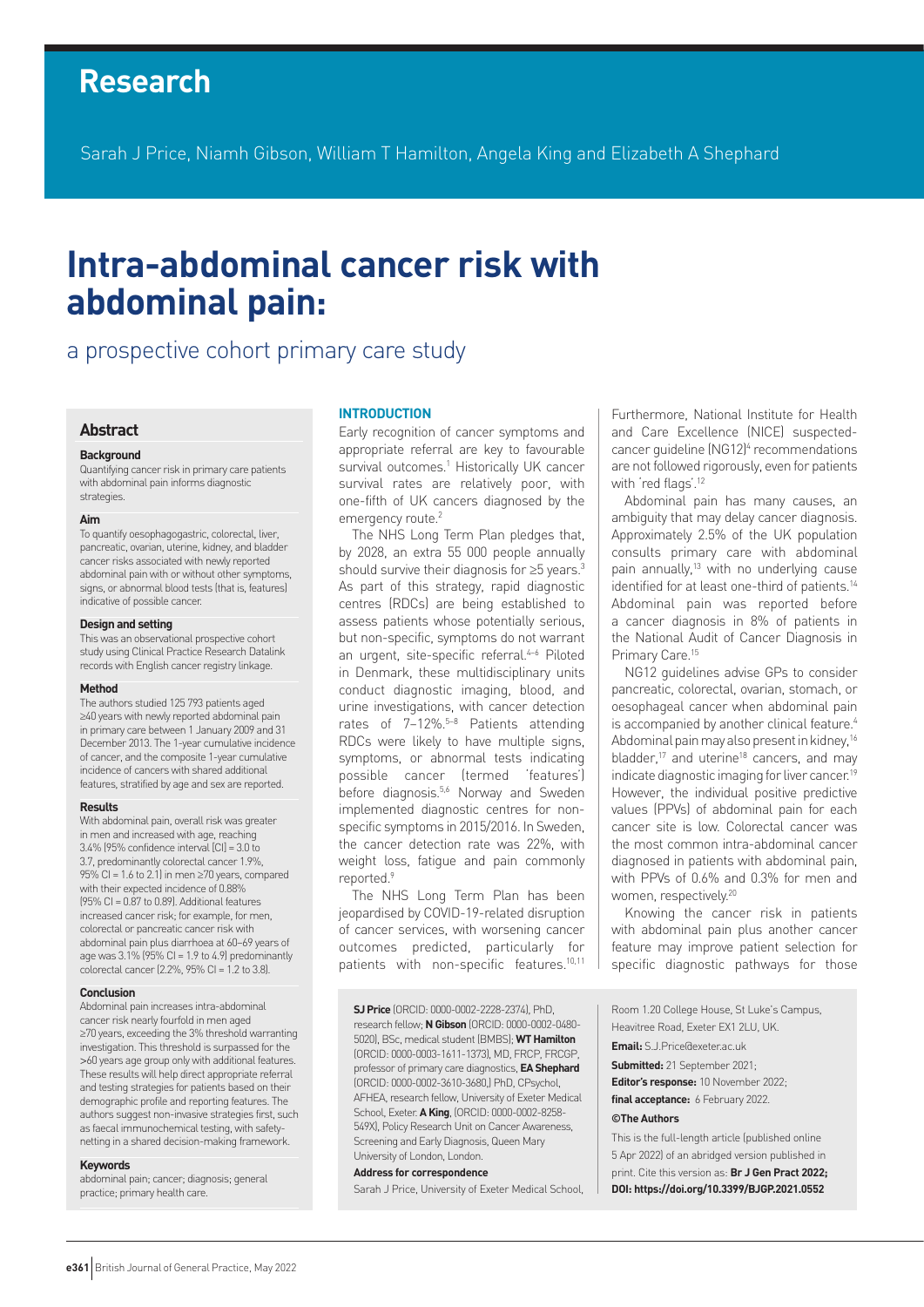# **How this fits in**

Abdominal pain is a non-specific symptom, which may portend serious disease, including intra-abdominal cancers. There is no unified pathway for investigation. This paper reports the 1-year cumulative incidence risk of intra-abdominal cancer with or without concurrent clinical features for men and women aged 40–59, 60–69 and ≥70 years. Results show that patient demographics and type of concurrent feature effects the cancer risk. These results will inform appropriate testing strategies and specialist referral.

whose individual cancer risks are >3%. The collective risk of a number of cancers may also be >3% in patients with abdominal pain, particularly when they have additional features common to those cancers. Knowing the hierarchy of risk within that group may help inform diagnostic strategies where clinicians consider that investigation is warranted based on overall cancer risk.

Finally, it would be useful to know the collective risk of cancers that share a common diagnostic pathway (for example, bladder and kidney). This study aimed to quantify the risk of cancers in the abdominal cavity or cancers that may present with abdominal pain (termed 'intra-abdominal') in patients aged ≥40 years in the year after newly reported abdominal pain, with or without other features of intraabdominal cancer.

#### **METHOD**

#### **Study design and setting**

This prospective cohort study was set in English primary care, and used Clinical Practice Research Datalink (CPRD GOLD) data with partial linkage to data from England's cancer registry (National Cancer Registration and Analysis Service [NCRAS]). The CPRD contains prospectively collected and anonymised electronic medical records of patient demographics, symptoms, signs, tests, diagnoses, and treatments.21 Participants were followedup for intra-abdominal cancers in the year after abdominal pain newly reported during 2009–2013.

#### **Sample selection criteria and study size**

Study participants were aged ≥40 years, with an abdominal pain code (Supplementary Table S1) recorded between 1 January 2009 and 31 December 2013, but no such code in the previous year. Participants had continuous CPRD records meeting up-to-date standards from at least 1 year before their first abdominal pain code ('index date') to the end of the 1-year follow-up. Age was identified from the CPRD year of birth, assigning a birthday of 1 July.

Participants who were <40 years or with a cancer diagnostic code recorded before their first abdominal pain code were excluded.

The risk of intra-abdominal cancer varies with age and sex, and additional features were assumed to occur in 10% of participants <70 years (20% of those ≥70 years). Data over 5 years (2009–2013) ensured sample sizes sufficient to provide ≥95% power to detect the following increases in cancer risk associated with an additional feature  $(\alpha = 0.05)$ :

- 40–59 years  $(n = 29920$  women,  $n = 29$  944 men) increase in risk from cancer: 0.1% to 1.5%;
- 60–69 years ( $n = 14955$  women,  $n = 14506$ men): 0.4% in men and 0.3% in women to 1.5% in either sex;
- $\geq 70$  years (n = 23 008 women, n = 13 460 men): 0.9% in men and 0.7% in women to 2% in either sex.

#### **Follow-up**

NCRAS and CPRD records in the year after the index date were searched for diagnostic codes for common 'intra-abdominal' cancers, that is sited within the abdomen or that present with abdominal pain: oesophagogastric (International Classification of Diseases [ICD] C15, C16),<sup>22</sup> colorectal (C17-C20),<sup>23</sup> liver (C22.8), pancreas (C25),<sup>24</sup> ovary (C56),<sup>25</sup> uterus (C54, C55),<sup>18</sup> kidney (C64),<sup>16</sup> or bladder (C67)<sup>17</sup> cancers. Intra-abdominal lymphoma was not included, because CPRD codes usually omit the anatomical site. The first cancer diagnostic code determined the participant's incident diagnosis and its date.

#### **Exposure**

'Additional features' were the signs, symptoms or abnormal test results listed in NG124 presenting in more than one of the above-listed cancers:

- abdominal mass: colorectal, ovarian, oesophagogastric, liver;
- change in bowel habit: colorectal, ovarian;
- diarrhoea/constipation: colorectal, pancreatic;
- nausea/vomiting: pancreatic. oesophagogastric;
- weight loss: colorectal, oesophagogastric, pancreatic, ovarian;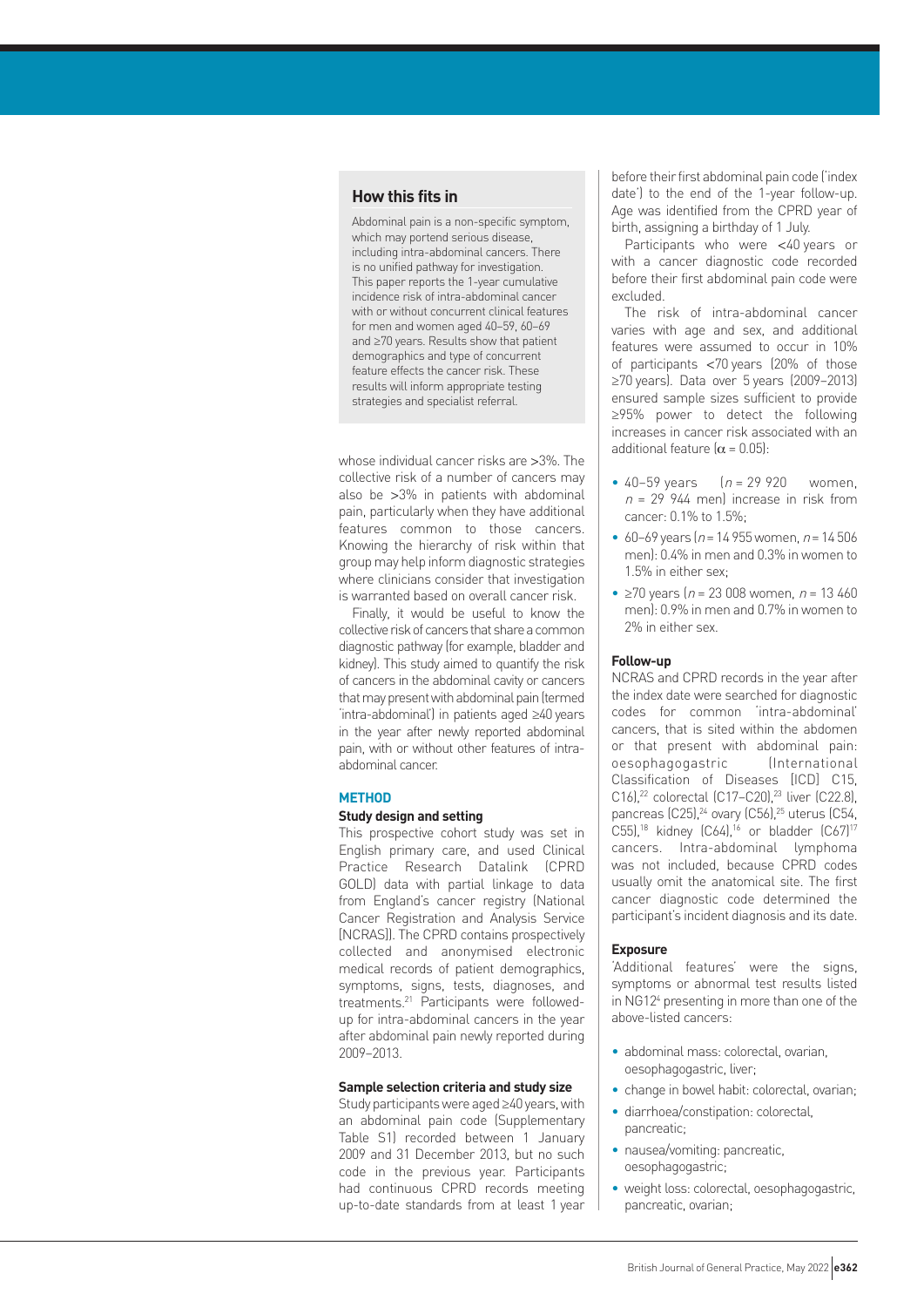**Figure 1. Flow chart of individuals included in the study with application of exclusion criteria. CPRD=Clinical Practice Research Datalink.** 



- haematuria/urinary tract infection: bladder, kidney;
- low haemoglobin/raised platelets: uterine, oesophagogastric.

Code lists for each feature were collated.<sup>26</sup> Nausea and/or vomiting were combined because of overlapping codes.

Participants with concurrent additional features were identified by searching the CPRD records in a 6-month window centred on the index date.

#### **Outcomes**

The outcomes were incident cancers, individually and collectively (composite

# **Table 1. Participant characteristics**

| Age group,<br>years | Participants, n<br>(% of total) | Men, $n$ (% in age<br>qroup) | $\geq$ 1 additional feature, <sup>a</sup><br>$n\frac{9}{6}$ |
|---------------------|---------------------------------|------------------------------|-------------------------------------------------------------|
| $40 - 59$           | 59 864 [47.6]                   | 29 944 [50.0]                | 10 132 (16.9)                                               |
| $60 - 69$           | 29 461 [23.4]                   | 14 506 (49.2)                | 6632 [22.5]                                                 |
| >70                 | 36 468 [29.0]                   | 13 460 [36.9]                | 13 790 [37.8]                                               |
| Total               | 125 793 [100]                   | 57 910 (46.0)                | 30 554 (24.3)                                               |

a Additional feature <sup>=</sup> the signs, symptoms or abnormal test results, in addition to abdominal pain, that are listed in NG12 as possible presenting features of intra-abdominal cancers.

outcomes consisting of any one of the cancer sites sharing a feature, see above).

#### **Analyses**

Analyses were stratified by age group and sex. The 1-year cumulative incidence of individual cancer sites in participants with or without an additional feature is reported. For context, the expected incidence of each cancer was estimated, based on 2011 data for cancer incidence and population size.<sup>27,28</sup> For composite outcomes, the 1-year cumulative incidence for participants with abdominal pain plus an additional feature are reported. Estimates are reported with binomial exact 95% confidence intervals (CIs). Data analysis was conducted using Stata (version 16).

#### **Missing data and bias**

All code lists are available on request. Code absence was interpreted as non-occurrence of the clinical event.<sup>21</sup> Confounding by sex and age were controlled by stratified analyses.

#### **RESULTS**

#### **Sample**

The CPRD provided 126 279 potentially eligible participants, of whom 486 were excluded (Figure 1), leaving 125 793 in the study (Table 1).

#### **Numbers of participants with additional features**

Additional features were more common in women and with increasing age. At least one additional feature occurred in 12.9%, 19.2%, and 34.6% of men, and in 21.0%, 25.7%, and 39.7% of women aged 40–59, 60–69, and ≥70 years, respectively (see Table 2 for the numbers of participants with additional features, by age group and sex, and by composite cancer grouping), (see Supplementary Table S2 for breakdown by cancer site).

#### **Cancer incidence with abdominal pain**

In this sample with abdominal pain, the 1-year cumulative incidence of intra-abdominal cancer was higher for men than women, and increased with age (Supplementary Table S3), reaching  $3.4\%$  (95% CI = 3.0 to 3.7) and 2.3%  $(95\% \text{ Cl} = 2.1 \text{ to } 2.5)$  for men and women. respectively, aged ≥70 years. For all age groups, participants were at greatest risk of colorectal cancer, followed by pancreatic and oesophagogastric cancers (and ovarian cancer for women).

Bladder, kidney, and liver cancers had the lowest incidence estimates. The 1-year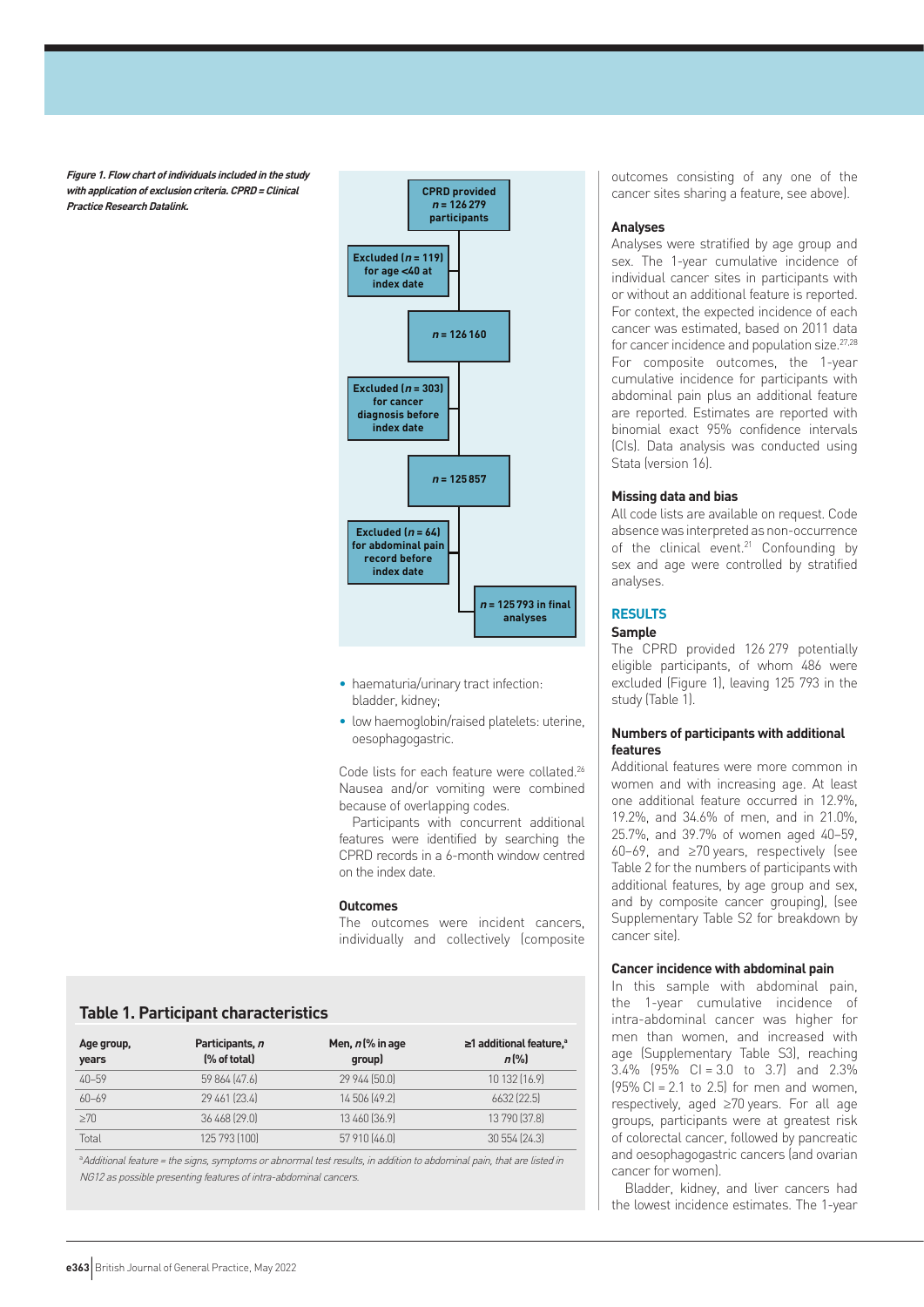### **Table 2. Numbers of participants with additional features, by age group and sex, and by feature–cancer combination**

|                               | Women, $n$ $%$   |                  |                      | Men, $n$ (%)     |                  |                      |  |
|-------------------------------|------------------|------------------|----------------------|------------------|------------------|----------------------|--|
| <b>Cancer and</b>             | Aged 40-59 years | Aged 60-69 years | Aged $\geq 70$ years | Aged 40-59 years | Aged 60-69 years | Aged $\geq 70$ years |  |
| additional feature            | $(n=29920)$      | $(n = 14955)$    | $[n=23008]$          | $(n=29944)$      | $(n = 14506)$    | $[n=13,460]$         |  |
| Colorectal, ovary,            |                  |                  |                      |                  |                  |                      |  |
| oesophagogastric, liver       |                  |                  |                      |                  |                  |                      |  |
| Abdominal mass                | 67(0.2)          | 51(0.3)          | 85(0.4)              | 63(0.2)          | 32(0.2)          | 57(0.4)              |  |
| Colorectal, ovary             |                  |                  |                      |                  |                  |                      |  |
| Change in bowel habit         | 281 (0.9)        | $201$ $(1.3)$    | 330(1.4)             | n/a              | n/a              | n/a                  |  |
| <b>Colorectal, pancreas</b>   |                  |                  |                      |                  |                  |                      |  |
| Constipation                  | 810(2.7)         | 586 [3.9]        | 1765 [7.7]           | $645$ $[2,2]$    | 574(4.0)         | 1118(8.3)            |  |
| Diarrhoea                     | 988 [3.3]        | 648[4.3]         | 1474(6.4)            | 1065(3.6)        | 578(4.0)         | 644[4.8]             |  |
| Pancreas, oesophagogastric    |                  |                  |                      |                  |                  |                      |  |
| Nausea and/or vomiting        | 833(2.8)         | 567(3.8)         | 1486(6.5)            | $626$ $(2.1)$    | 325(2.2)         | 587(4.4)             |  |
| Colorectal, oesophagogastric, |                  |                  |                      |                  |                  |                      |  |
| pancreas, ovary               |                  |                  |                      |                  |                  |                      |  |
| Weight loss                   | 108(0.4)         | 91(0.6)          | 316(1.4)             | 158(0.5)         | 116(0.8)         | 222[1.6]             |  |
| <b>Bladder, kidney</b>        |                  |                  |                      |                  |                  |                      |  |
| Haematuria                    | 100[0.3]         | 88 (0.6)         | 129(0.6)             | 182 [0.6]        | 119 [0.8]        | 199[1.5]             |  |
| Urinary tract infection       | 1514(5.1)        | 1013(6.8)        | 2183(9.5)            | 352(1.2)         | 261(1.8)         | 506(3.8)             |  |
| Uterus, oesophagogastric      |                  |                  |                      |                  |                  |                      |  |
| Low haemoglobin               | 2145(7.2)        | 1209 [8.1]       | 4069 [17.7]          | n/a              | n/a              | n/a                  |  |
| Raised platelets              | 1001 [3.3]       | 636(4.3)         | 1348 [5.9]           | n/a              | n/a              | n/a                  |  |
|                               |                  |                  |                      |                  |                  |                      |  |

n/a <sup>=</sup> not applicable: included because people born of male sex cannot be diagnosed with uterine cancer or with ovarian cancer.

cumulative incidence values in participants with abdominal pain were consistently higher than the population estimates, apart from liver cancer in women aged 40—59 years (Supplementary Table S3).

#### **Composite cancer risk in participants with additional features**

Additional features increased cancer risk over that with abdominal pain alone. At 40–59 years (Supplementary Table S4), having an abdominal mass increased colorectal, ovarian, oesophagogastric, or liver cancer risk in women to 7% (95% CI = 2.0 to 17). Weight loss increased colorectal, ovarian, pancreatic, or oesophagogastric cancer risk to  $4\%$  (95% CI = 1 to 9) in women and to  $4\%$  (95% CI = 2 to 9) in men. Constipation increased colorectal or pancreatic cancer risk to 2.6% (95% CI = 1.5 to 4.2) in men.

Additional weight loss increased colorectal, ovarian, pancreatic, or oesophagogastric cancer risk to >3% in both sexes (Tables 3 and 4), with pancreas the most likely site at 60–69 years (Table 3). Additional nausea and/or vomiting increased pancreatic or oesophagogastric cancer risk >3% in men aged 60–69 and ≥70 years, with pancreatic more likely.

Additional constipation or diarrhoea increased colorectal or pancreatic cancer risk >3% in men, with the more likely sites being colorectal at ≥70 years, but pancreatic cancer for constipation and colorectal cancer for diarrhoea at 60–69 years. Additional change in bowel habit increased colorectal or ovarian cancer risk in women >3% at 60–69 and ≥70 years, with colorectal more likely than ovarian (Table 3).

#### **Haematuria, urinary tract infection and abnormal blood test results**

Bladder/kidney cancer and uterine/ oesophagogastric cancer risks were similarly low in participants with abdominal pain alone, or plus urinary tract infection and abnormal blood tests, respectively (Supplementary Table S5). Bladder or kidney cancer risk in women with abdominal pain and haematuria was  $3.0\%$  (95% CI =  $0.6$  to 8.5) at age 40–59 years and 8% (95% CI = 4 to 14) in those ≥70 years, with bladder the more likely site.

#### **DISCUSSION Summary**

This study examined a common diagnostic problem — abdominal pain — and quantified intra-abdominal cancer risk in the subsequent year. Overall, the risk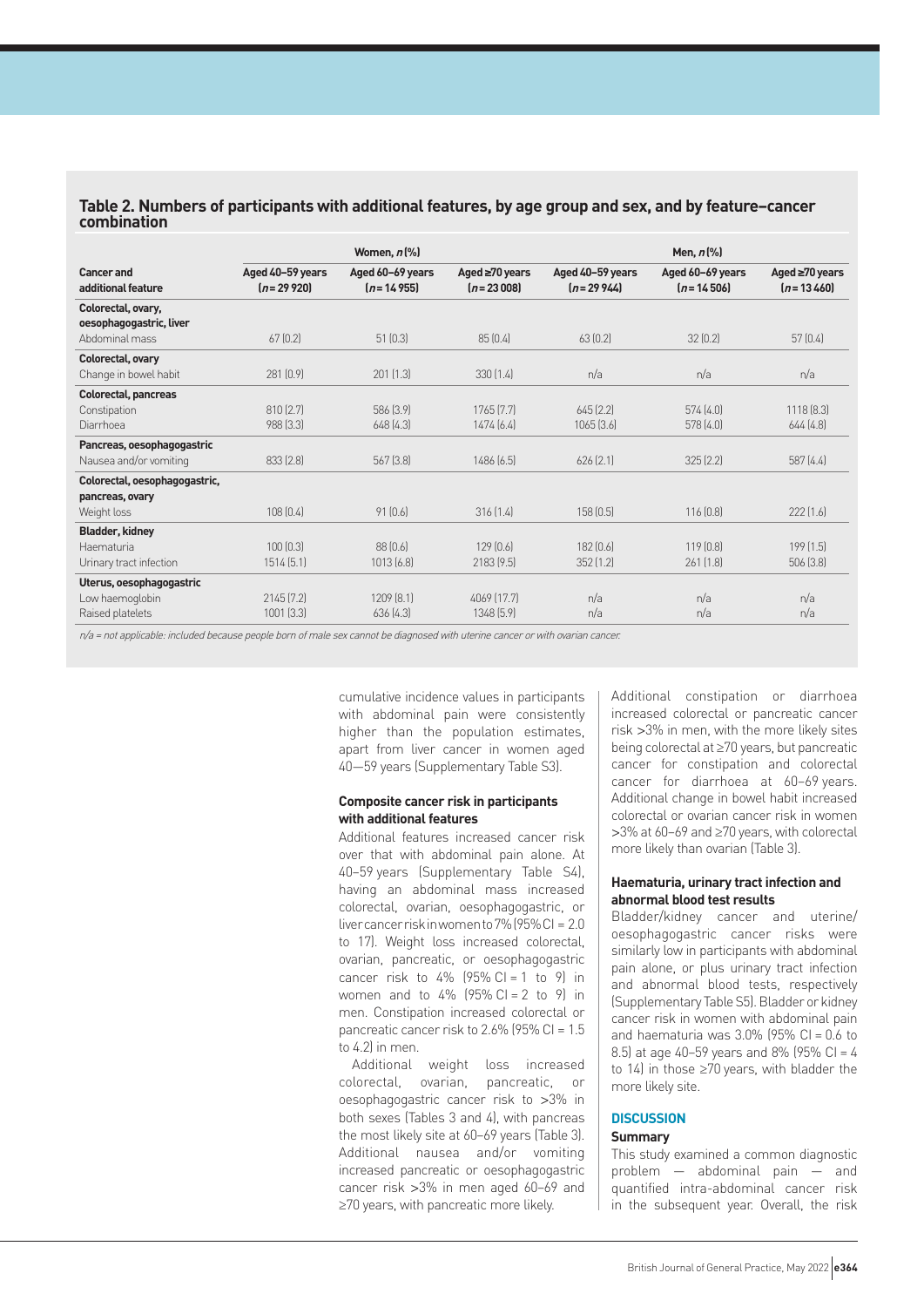#### **Table 3. The 1-year incidence (%, 95% CI) of cancers in participants aged 60–69 years with abdominal pain plus another feature of possible cancer, stratified by sexa**

|                                      | Women                |                                  | Men                  |                         |
|--------------------------------------|----------------------|----------------------------------|----------------------|-------------------------|
| <b>Additional feature and cancer</b> | 1-year incidence (%) | 95% CI                           | 1-year incidence (%) | 95% CI                  |
| <b>Constipation</b>                  |                      |                                  |                      |                         |
| Colorectal or pancreatic             | 2.7 <sup>c</sup>     | $1.6 \text{ to } 4.4^{\circ}$    | 4.0 <sup>d</sup>     | 2.6 to $6.0d$           |
| Colorectal                           | 1.7 <sup>b</sup>     | $0.8 \text{ to } 3.1^{\text{b}}$ | 1.2 <sup>b</sup>     | $0.5$ to $2.5^{\circ}$  |
| Pancreatic                           | 1.0 <sup>b</sup>     | $0.4 \text{ to } 2.2^{\text{b}}$ | 2.8 <sup>c</sup>     | 1.6 to 4.5 <sup>c</sup> |
| <b>Diarrhoea</b>                     |                      |                                  |                      |                         |
| Colorectal or pancreatic             | 1.5 <sup>b</sup>     | $0.7$ to $2.8^{\rm b}$           | 3.1 <sup>d</sup>     | 1.9 to 4.9 <sup>d</sup> |
| Colorectal                           | 1.1 <sup>b</sup>     | $0.4$ to $2.2b$                  | 2.2c                 | 1.2 to 3.8 <sup>c</sup> |
| Pancreatic                           | 0.5                  | 0.1 to 1.3                       | 0.9                  | $0.3$ to $2.0$          |
| <b>Change in bowel habit</b>         |                      |                                  |                      |                         |
| Colorectal or ovarian                | 3 <sup>c</sup>       | 1 to $6c$                        | n/a <sup>e</sup>     | n/a                     |
| Colorectal                           | 2c                   | $1$ to $6c$                      |                      |                         |
| Ovarian                              | 0.5                  | $0.1$ to $2.7$                   | n/a                  | n/a                     |
| Nausea and/or vomiting               |                      |                                  |                      |                         |
| Pancreatic or oesophagogastric       | $1.4^{b}$            | $0.6$ to $2.8b$                  | 4 <sup>d</sup>       | $2$ to $7d$             |
| Pancreatic                           | 1.2 <sup>b</sup>     | $0.5$ to $2.5^{\rm b}$           | 3.1 <sup>d</sup>     | 1.5 to 5.6 <sup>d</sup> |
| Oesophagogastric                     | 0.2                  | $0.1$ to $1.0$                   | 0.9                  | 0.2 to 2.7              |
| <b>Abdominal mass</b>                |                      |                                  |                      |                         |
| Colorectal, ovarian,                 | 10 <sup>d</sup>      | $3$ to $21d$                     | Qd                   | $2$ to $25d$            |
| oesophagogastric, or liver           |                      |                                  |                      |                         |
| Colorectal                           | 6 <sup>d</sup>       | 1 to $16d$                       | 3 <sup>d</sup>       | 0 to 16 <sup>d</sup>    |
| Oesophagogastric                     | $\cap$               | n/a                              | 3 <sup>d</sup>       | $0$ to $16d$            |
| Ovarian                              | 2c                   | $0$ to $10c$                     | n/a                  |                         |
| Liver                                | 2c                   | $0$ to $10c$                     | 3 <sup>d</sup>       | $0$ to $16d$            |
| <b>Weight loss</b>                   |                      |                                  |                      |                         |
| Colorectal, ovarian, pancreatic,     | 5 <sup>d</sup>       | $2$ to $12d$                     | Qd                   | $5$ to $16d$            |
| or oesophagogastric                  |                      |                                  |                      |                         |
| Colorectal                           | 2c                   | $0$ to $8c$                      | 2 <sup>c</sup>       | $0$ to $6c$             |
| Oesophagogastric                     | $\Omega$             | n/a                              | 2 <sup>c</sup>       | $0$ to $6^{\circ}$      |
| Ovarian                              | $\cap$               | n/a                              | n/a                  | n/a                     |
| <b>Pancreatic</b>                    | 3 <sup>d</sup>       | 1 to 9 <sup>d</sup>              | 6 <sup>d</sup>       | 2 to 12 <sup>d</sup>    |

<sup>a</sup>For each feature, the total risk and that of contributing cancers is reported. Estimates are reported to the precision afforded by the standard errors, which varies with the cancer-feature combination. bCancer risk ≥1% and <2%. <sup>c</sup>Cancer risk ≥2% and <3%. <sup>d</sup>Cancer risk ≥3%. eThere are no data for men for change in bowel habit, as the composite outcome is not meaningful for male sex, who are not diagnosed with ovarian cancer. CI <sup>=</sup> confidence  $interval$ .  $n/a = not$  applicable.

> with abdominal pain per se was lowest in women aged 40–59 (0.49%), and highest in men aged ≥70 (3.39%) (see Supplementary Table S3). The higher risk in men likely reflects sex differences in colorectal, oesophagogastric, pancreatic, bladder, and kidney cancer incidence. Abdominal pain increased intra-abdominal cancer risk over that in the general population.

> For example, men aged ≥70 years have a general risk of  $0.88\%$  (95% CI =  $0.87\%$ to 0.89%) compared with 3.39% with newly reported abdominal pain (see Supplementary Table S3). Having additional features increased cancer risk further, more so with age.

This study has identified which cancers were more likely within the cancers that share features. For example, a man aged 60–69 years with abdominal pain and weight loss has a cumulative intra-abdominal cancer risk of 9%, made up of pancreatic (6%), colorectal, and oesophagogastric (each approximately 2%) cancers.

#### **Strengths and limitations**

This is a large study of data in a frequently used primary care database.16–18,22,24 The healthcare setting is important, as most patients with abdominal pain present to primary care. Robust methods were used to identify cancer features and diagnoses.<sup>26</sup> CPRD cancer recording is >90%, and was supplemented by cancer registry linkage.<sup>29</sup> Some symptom data will be missing: patients may not mention abdominal pain or other cancer features, and doctors may not record them, or only record them in text.30 Text-only abdominal pain records may have reduced the pool of possible patients; nevertheless, the current study was sufficiently powered.30

Stratified analyses ensured that the results would not be skewed by the varying incidences of abdominal pain and cancers by age and sex. The decision in this study to seek additional cancer features within a 6-month window centred on the index date was pragmatic. The authors acknowledge omission of cancer features recorded outside this timeframe.

#### **Comparison with existing literature**

Most existing analyses were not stratified, complicating direct comparisons with the results of the current study. Holtedahl et al followed-up 6264 adults attending European primary care with abdominal symptoms.<sup>31</sup> The PPVs of upper and lower abdominal pain, respectively, for any abdominal cancer were 1.5% (95% CI = 1.0 to 2.1) and 1.0%  $(95\% \text{ Cl} = 0.6 \text{ to } 1.5)$ . Their collective value of 2.5% is of similar magnitude to the estimates in the current study for the ≥70 years age group. Additional constipation, diarrhoea, or weight loss increased the hazard of new abdominal cancer,<sup>31</sup> consistent with the findings of the current study. Of the 511 cancers diagnosed, 94 were in the colon or rectum (mean age 71 years).<sup>31</sup> Lower abdominal pain was a common prediagnostic symptom, with a PPV of 0.7%  $(95\% \text{ Cl} = 0.4 \text{ to } 1.1).^{31}$  This is lower than the estimated colorectal cancer risk in the ≥70 years age group in the current study, possibly because of differences in age distribution and abdominal pain location.<sup>32</sup>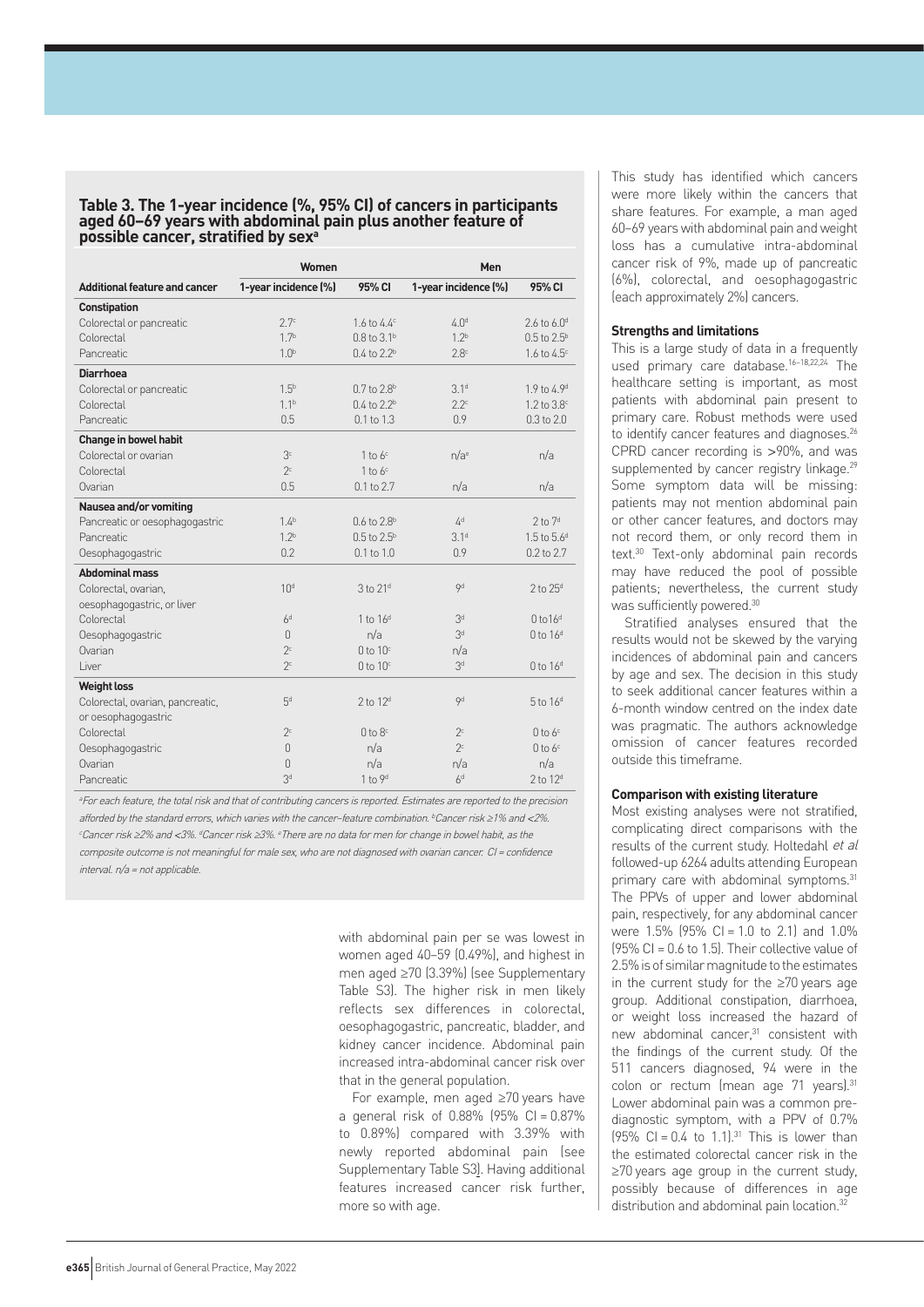**Table 4. The 1-year cumulative incidence of cancers in participants aged ≥70 years with abdominal pain plus another feature of possible cancer, stratified by sexa**

|                                      | Women                |                                  | Men                  |                                  |  |
|--------------------------------------|----------------------|----------------------------------|----------------------|----------------------------------|--|
| <b>Additional feature and cancer</b> | 1-year incidence (%) | 95% CI                           | 1-year incidence (%) | 95% CI                           |  |
| <b>Constipation</b>                  |                      |                                  |                      |                                  |  |
| Colorectal or pancreatic             | 1.9 <sup>b</sup>     | $1.3$ to $2.7b$                  | 4.9 <sup>d</sup>     | 3.7 to 6.4 <sup>d</sup>          |  |
| Colorectal                           | 1.3 <sup>b</sup>     | $0.8 \text{ to } 1.9^{\text{b}}$ | 3.8 <sup>d</sup>     | $2.7$ to $5.0d$                  |  |
| Pancreatic                           | 0.6                  | $0.3$ to $1.1$                   | 1.2 <sup>b</sup>     | $0.6$ to $2.0^{\rm b}$           |  |
| <b>Diarrhoea</b>                     |                      |                                  |                      |                                  |  |
| Colorectal or pancreatic             | 2.0 <sup>c</sup>     | $1.4 \text{ to } 2.9^{\circ}$    | 3.6 <sup>d</sup>     | 2.3 to 5.3 <sup>d</sup>          |  |
| Colorectal                           | 1.7 <sup>b</sup>     | $1.1 \text{ to } 2.5^{\text{b}}$ | 3.3 <sup>d</sup>     | $2.0 \text{ to } 4.9^{\text{d}}$ |  |
| Pancreatic                           | 0.3                  | $0.1$ to $0.8$                   | 0.3                  | $0.0$ to $1.1$                   |  |
| <b>Change in bowel habit</b>         |                      |                                  |                      |                                  |  |
| Colorectal or ovarian                | 5 <sup>d</sup>       | $3$ to $8d$                      | n/a                  | n/a                              |  |
| Colorectal                           | $\Delta^d$           | $2$ to $6d$                      | n/a                  | n/a                              |  |
| Ovarian                              | $1.5^{b}$            | $0.5$ to $3.5^{\rm b}$           | n/a                  | n/a                              |  |
| Nausea and/or vomiting               |                      |                                  |                      |                                  |  |
| Pancreatic or oesophagogastric       | 1.1 <sup>b</sup>     | $0.7$ to $1.8^{\rm b}$           | 3.6 <sup>d</sup>     | 2.2 to 5.4 <sup>d</sup>          |  |
| Pancreatic                           | 0.5                  | $0.2$ to $1.1$                   | 2.2 <sup>c</sup>     | 1.2 to $3.8^\circ$               |  |
| Oesophagogastric                     | 0.6                  | $0.3$ to $1.1$                   | 1.4 <sup>b</sup>     | $0.6$ to $2.7b$                  |  |
| <b>Abdominal mass</b>                |                      |                                  |                      |                                  |  |
| Colorectal, ovarian,                 | 20 <sup>d</sup>      | 12 to 30 <sup>d</sup>            | <b>9d</b>            | 3 to 19 <sup>d</sup>             |  |
| oesophagogastric, or liver           |                      |                                  |                      |                                  |  |
| Colorectal                           | 12 <sup>d</sup>      | $6$ to $21d$                     | 5 <sup>d</sup>       | 1 to 15 <sup>d</sup>             |  |
| Oesophagogastric                     | $\cap$               |                                  | 4 <sup>d</sup>       | $0$ to $12d$                     |  |
| Ovarian                              | 7d                   | $3$ to $15d$                     | n/a                  |                                  |  |
| Liver                                | 1 <sub>b</sub>       | $0$ to $6b$                      | $\Omega$             |                                  |  |
| <b>Weight loss</b>                   |                      |                                  |                      |                                  |  |
| Colorectal, ovarian, pancreatic or   | 5 <sup>d</sup>       | 3 to 8 <sup>d</sup>              | <b>9d</b>            | $6$ to $14d$                     |  |
| oesophagogastric                     |                      |                                  |                      |                                  |  |
| Colorectal                           | 1.6 <sup>b</sup>     | $0.5$ to $3.7^{\rm b}$           | $\Delta^d$           | $2$ to $8d$                      |  |
| Ovarian                              | 0.9                  | 0.2 to 2.7                       | n/a                  |                                  |  |
| Pancreatic                           | 1.3 <sup>b</sup>     | $0.3$ to $3.2^b$                 | 3 <sup>d</sup>       | $1$ to $6d$                      |  |
| Oesophagogastric                     | 0.9                  | 0.2 to 2.7                       | 3 <sup>d</sup>       | $1$ to $6d$                      |  |

aFor each feature, the total risk and that of individual cancers is reported. bCancer risk ≥1% and <2%. Cancer risk ≥2% and <3%. dCancer risk ≥3%. CI = confidence interval. n/a = not applicable.

> Herbert et  $a^{20}$  followed-up adults aged ≥30 years with abdominal symptoms in primary care for 1 year. Similar to the findings in the current study, colorectal cancer was the most common intra-abdominal cancer diagnosed, with PPVs of 0.6% and 0.3% for men and women, respectively.

> Hippisley-Cox and Coupland33,34 followedup adults aged 25–89 years attending primary care for 2 years, reporting the PPVs of abdominal pain for any incident cancer of 4.0% for men and 2.8% for women. Discrepancies with estimates in the current study probably relate to the restriction of diagnoses to intra-abdominal cancers, differences in age/sex profile, and follow-up period. The increased risks with additional features in the current study are similar to those reported elsewhere. For example, nausea and/or vomiting has been

found to increase the PPVs of abdominal pain from 0.3% for both pancreatic and oesophagogastric cancers to 2.2% (95%  $Cl = 1.1$  to 4.6) for pancreatic cancer and 0.7%  $(95\% \text{ Cl} = 0.5 \text{ to } 0.9)$  for oesophagogastric cancer. 22,24

#### **Implications for clinical practice**

It is important to remember that non-malignant abdominal pain causes were not sought. For many of the clinical profiles studied, clinicians may be able to diagnose a non-malignant disease, without considering cancer in the differential. This, supplemented by treatment response, means that patient groups with profiles suggesting a cancer risk ≥3% may be categorised further: a lower-risk group not requiring initial cancer investigation, and a (much) higher-risk group warranting cancer investigation. This selection process is too subtle for observational studies to elucidate entirely. However, managing older patients with cancer features requires assessing the risks and benefits of possibly invasive investigations, such as colonoscopy, and the results of this study aid that. Older patients wish to be involved in decision making, but this is difficult for individuals who are cognitively impaired or frail in standard settings.<sup>35</sup> Decisions to investigate are more likely to be deferred in older patients (that is ≥65 years), who tend to have longer diagnostic intervals than younger patients.<sup>35</sup> This suggests a real risk of harm to older patients from diagnostic delays, reinforcing the need for rigorous safety-netting in this patient group.<sup>36</sup>

Not all patients will need referral: where colorectal cancer is the likeliest, faecal immunochemical testing may be used before invasive colonoscopy. In some healthcare systems, primary care clinicians may order computed tomography for possible pancreatic cancer and intra-abdominal lymphomas.Even so, some patients with negative primary care testing will still harbour cancer, and may need specialist referral perhaps to an RDC. This selection is more than totting up estimated risks; intuition and experience may play a part,<sup>37</sup> and in the UK, NICE supports GPs using these to make referrals. The results of the current study may guide clinicians in RDCs as to the optimum investigation, or sequence of investigations, to facilitate early diagnosis.

In conclusion, abdominal pain may indicate cancer, the chance being higher in men and with increasing age. Additional features in the history may indicate specific cancers, allowing targeted investigation. This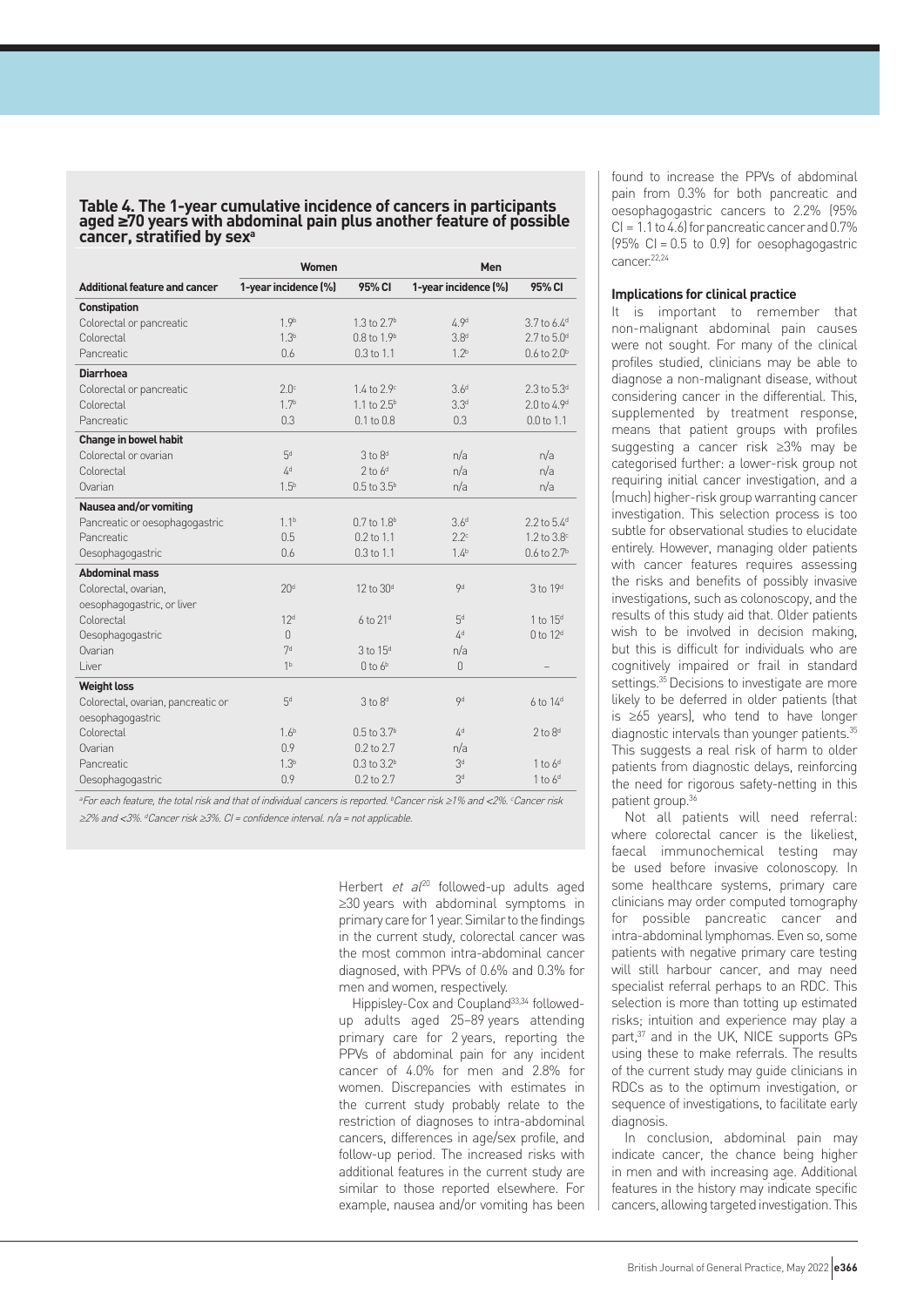is relevant to primary care, and to facilities for investigating non-specific features of possible cancer.

Abdominal pain alone increases baseline cancer risk nearly fourfold in men aged ≥70 years, to over the threshold warranting investigation. The authors suggest starting with non-invasive testing strategies, such as faecal immunochemical testing, with robust safety-netting in a shared decision-making framework.

The 3% threshold is surpassed for participants >60 years of age only when additional features are present. These results help direct appropriate referral and testing strategies for patients based on their demographic profile and the features they report.

#### **Funding:**

This study was supported by Department of Health and Social Care Grant 'Unexplained abdominal pain in primary care: establishing a clinical profile and diagnostic pathway for identifying cancer', under the Cancer Awareness, Screening and Early Diagnosis Policy Research Unit. Sarah Price is funded by the National Institute for Health Research (NIHR) Policy Research Programme, conducted through the Policy Research Unit in Cancer Awareness, Screening and Early Diagnosis, PR-PRU-1217-21601. Elizabeth Shephard is funded through the ERICA trial (https://www.theericatrial.co.uk/), which is funded by the Dennis and Mirelle Gillings Foundation, and receives support from CRUK and Macmillan charities. This current research is also linked to the CanTest Collaborative (of which Willie Hamilton is Co-Director), which is funded by CRUK (grant reference number: C8640/ A23385). The views expressed are those of the author(s) and not necessarily those of the NIHR or the Department of Health and Social Care.

#### **Ethical Approval**

The Independent Scientific Advisory Committee approved the study protocol (18015) on 5 April 2018.

#### **Provenance**

Freely submitted; externally peer reviewed.

### **Competing interests**

The authors have declared no competing interests.

#### **Open access**

This article is Open Access: CC BY 4.0 licence (http://creativecommons.org/ licences/by/4.0/).

# **Discuss this article**

Contribute and read comments about this article: **bjgp.org/letters**